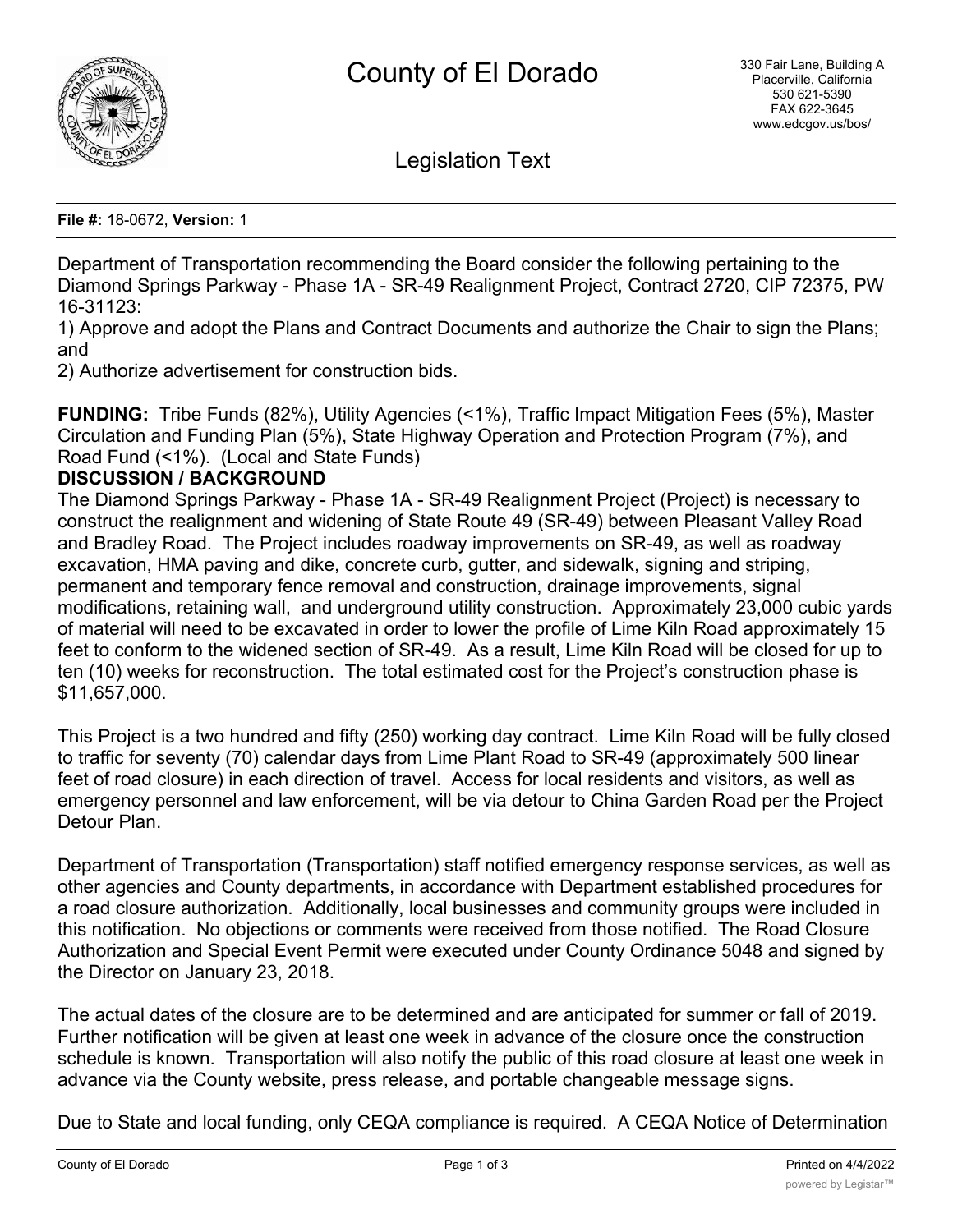was filed on May 25, 2011. An Environmental Impact Report was prepared for the Project and the Board approved the Project on May 24, 2011.

All necessary regulatory agency permits have been issued, including a Section 401 Water Quality Certification, California Department of Fish and Wildlife Section 1600 Streambed Alteration Agreement, and Section 404 verification under Nationwide Permit 14 from the Army Corps of Engineers. All necessary mitigation as part of these regulatory permits has also been completed.

All required right of way for this Project has been acquired. A list of the APNs and type of easements obtained for the Project is included in section 5-1.20B(5) of the Special Provisions. Any special requirements during construction are included in section 5-1.20H of the Special Provisions. Transportation proposes stockpiling approximately 60,000 cubic yards of excavated soil on APNs 051 -250-51 and 051-250-54 within a Temporary Construction Easement (TCE), which is in process of being acquired. Should the TCE not be acquired, Transportation will export the material from the site and import necessary fill material for construction of the future Diamond Springs Parkway - Phase 1B at that time.

Utility agreements with Pacific Gas & Electric Company (PG&E), El Dorado Irrigation District (EID), and Pacific Bell Telephone Company dba AT&T California (AT&T) are required for this Project. Utility work coordination requirements are included in the Contract Documents. EID work that is required of the Project contractor is shown in the Plans and must comply with California Department of Transportation (Caltrans) Standard Specifications. All utility agreements for this Project are fully executed.

Relocation of existing overhead utilities, including PG&E, AT&T, and Comcast will be performed during construction of the Project. Funding for the PG&E and AT&T underground relocations will be covered under the Electric Rule 20 and Telecommunications Rule 32 tariff programs. The total cost of this work is estimated at \$1,738,569, of which an estimated \$1,209,284 of Rule 20A credits will be used. Comcast is responsible for the remaining \$529,285 for cable utility relocations.

Due to no federal funding on the Project, the current Caltrans Disadvantaged Business Enterprise (DBE) requirements do not apply. Transportation encourages the use of DBE subcontractors when opportunities exist.

# **ALTERNATIVES**

1) Do not approve the Contract Documents. Transportation will make any changes requested by the Board, and return to Board if warranted.

2) Do not authorize advertisement for construction bids. Transportation will make any changes requested by the Board and return at a later date.

# **PRIOR BOARD ACTION**

The Board adopted Resolution 008-2014 on February 4, 2014, Item 23, Legistar 13-0981, which created an Underground Utility District as part of the Project. On May 9, 2017, Item 22, Legistar 17- 0361, the Board authorized the purchase of Floodplain Riparian Habitat credits as necessary mitigation for the construction of the Project. On September 25, 2018, Item 24, Legistar 18-0436, the Board signed Agreement for Services 3285 with Ghirardelli Associates, Inc., to provide construction management and support services for the Project.